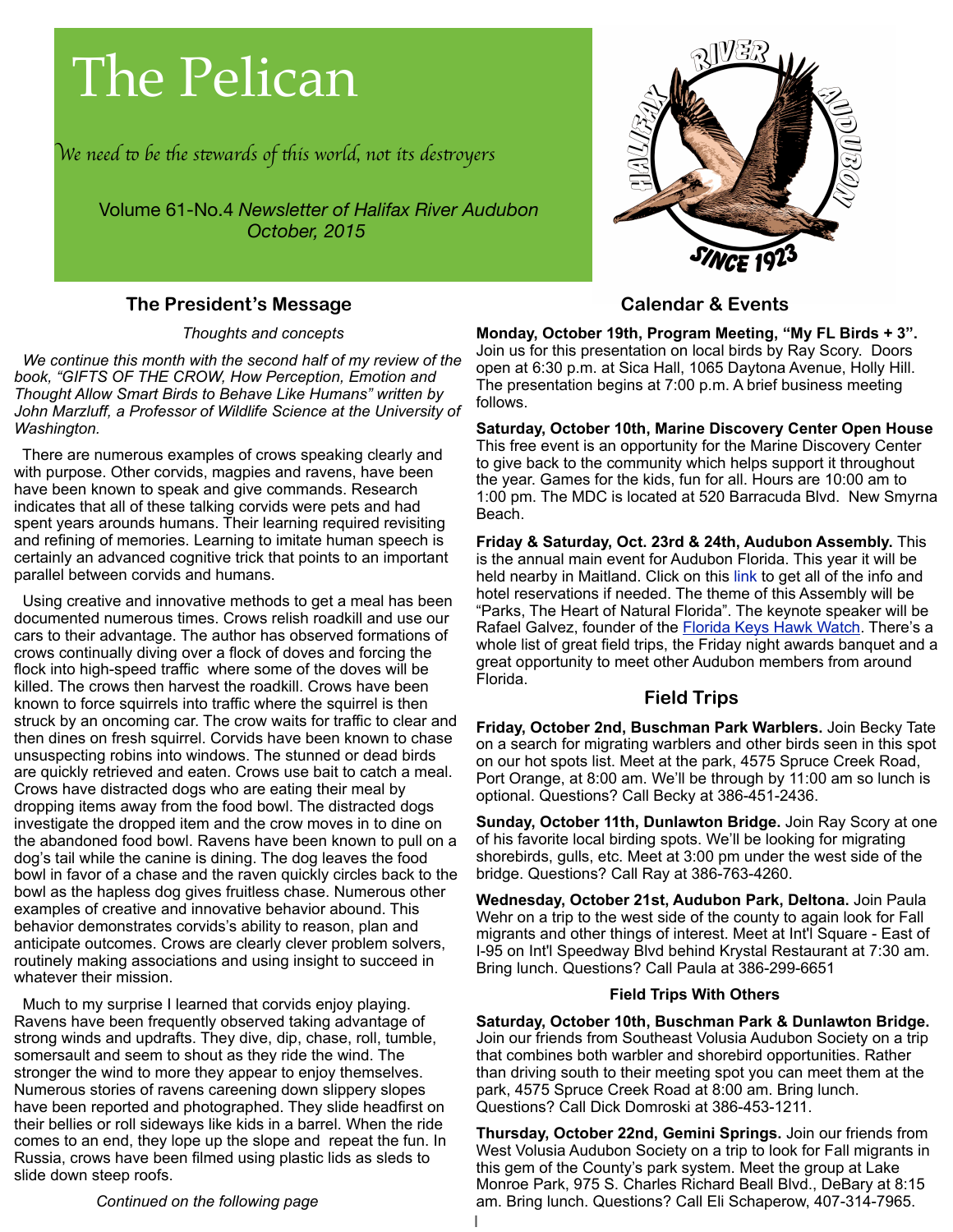Others use their bodies to slide down the cupolas of Russian Orthodox churches. Ravens also engage in tug of war games using twigs, pieces of food or a bone. One entices another to play and the game of strength begins. Both pull in opposite directions until one lets loose. They sometimes continue playing for several hours. Several other types of games have been observed and recorded by researchers throughout the world. There is no doubt that play is a part of corvids's activities. Play helps these birds build better brains and provides them with skill sets necessary to cope with their environment.

 Crows and ravens routinely gather around the dead of their species. Rarely do they touch the body, in contrast to their reaction of the dead bodies of other species, upon which they quickly feed. They often circle the dead bird for a period of time then fly away. The assembled birds may be assessing how they fit into the new social hierarchy as well as investigating the cause of death and how they might avoid a similar fate. Much is still to be learned but it is clear that mourning is a part of corvids's emotional state.

 Corvids assume characteristics that were once ascribed only to humans, including self-recognition, insight, revenge, tool-use, deceit, murder, risk-taking, social learning and traditions. We are different, but by degree. We both survive in large part because of our brains. This fascinating book, so well researched and intelligently written, is indeed a gift. My respect for these amazing birds has increased immeasurably.

 Dr. Marzluff has written a fascinating and informative book, with gorgeous illustrations by gifted artist, Tony Angell. I highly recommend it.

*Jim O'Shaughnessy*

 **\* \* \* \* \* \* \***

#### **Some Good News For A Change**

#### *Gleaned from the newsletter of the American Bird Conservancy*

 Recently there have been efforts by some in Congress to kill the Endangered Species Act. A new poll shows they do so at their peril. 90% of those polled voiced strong or somewhat strong support for the ESA. A deeper look into the poll results shows that 96% of those who identified themselves as liberal and 82% of those who identified as conservative supported the ESA. Further, 71% said that decisions about what species are included under the Act's protections should be made based on science and the recommendations of biologists at the US Fish & Wildlife Service, not by Congress members. To paraphrase the opening of an old TV show, it's a blow ,"for truth, justice and the American way."

 If you've ever gone on a pelagic trip off the California coast you may have gone out with Debra Shearwater. She's been a keynote speaker at the [Space Coast Birding & Wildlife Festival](http://www.spacecoastbirdingandwildlifefestival.org) a number of times and leads trips to Antarctica and other spots. She also stepped up to the plate and was a party, along with several other individuals and the American Bird Conservancy, in a lawsuit against the US Fish & Wildlife Service and the American Wind Energy Association. The USF&WS violated their own rules to give the AWEA a 30 year Incidental Take Permit for Bald and Golden Eagles at wind energy generation sites across the west. AWEA said they needed a pass if any of their turbines killed or injured either of these protected species. Under the Bald and Golden Eagle Protection Act permits can be issued for up to a period of 5 years. Those filing the lawsuit said a 30 year blank check to kill these magnificent raptors was too long since research during a shorter time span could find ways to reduce or eliminate the threats to the birds altogether. On August 11, US District Judge Lucy Koh agreed and ended the 30 year permit.

#### **Conservation Notes**

 In Congress there continues a relentless attack on the environment and the regulations that offer us a small level of protection. Having received vast funding from extraction industries, like mining, oil and coal companies, these extremist members of Congress encourage the "drill baby drill" and dig where and when we want mentality. Regardless of consequences. This behavior and mind set would be laughable if not for the fact that these people have managed to get themselves into positions that enable them to make public policy based on these extreme beliefs. We and our grand children will be paying the cost for these benighted policies for decades to come.

 The latest attack is a move by these extremists to prevent the reauthorization of the overwhelmingly popular and crucial Land and Water Conservation Fund (LWCF). Passed by the same Congress that gave us the Voting Rights Act in 1965, the LWCF collects money from offshore oil and gas leases. Not a dime of tax payer funds goes into this. The funding is intended to go into a trust to acquire inholdings and expansions of our national parks, forests, wildlife refuges, and other sites, including local parks. According to the National Recreation and Park Association, 98 percent of the counties in the United States have had a park or recreation site that was created with LWCF grants.

 In the fifty years since the founding of the LWCF, Florida has received nearly a billion dollars. The LWCF state assistance program provides matching grants to help states and local communities protect parks and recreation resources. LWCF funding has benefited nearly every county in America, supporting over 41,000 projects. From building hiking and biking trails, to improving community parks, playgrounds and ballfields, this 50:50 matching program is the primary federal investment tool to ensure that families have easy access to public, open spaces. Right here in Volusia County Ormond Central Park, Lighthouse Point Park, Spruce Creek Park, River Breeze Park and the new Andy Romano Beach Front Park in Ormond Beach were all recipients of funding from the LWCF. Based on the self interested beliefs of a handful of extremist "leaders" in Washington and Tallahassee, all of this good work must come to an end.

 The move in Tallahassee to turn our award winning state park system into a profit center is part of this same thinking. I wrote in August about the move to open portions of both Myaaka River and Payne's Prairie State Parks to grazing and timbering. Audubon Florida's Executive Director, Eric Draper, reported the other day that the newest threat comes at Anastasia Island State Park, in St. Augustine. There's a proposal there to bulldoze 38 acres of prime coastal hammock so we can squeeze in more campers and trailers. People come to Anastasia State Park to walk the hammock trails and enjoy the beautiful trees. Not to sit in their campers with the air conditioning running watching satellite TV. That's what private camp grounds are for.

 The Land and Water Conservation Fund will have expired by the time you read this unless something is done in Congress to reauthorize it. It's scheduled to sunset out of existence on September 30th. It will be a crime against all of us if this is the end this valuable program. With luck and an enlightened electorate maybe the 2016 election will see a return to sanity in both Washington and Tallahassee. Let's hope so.

*David Hartgrove*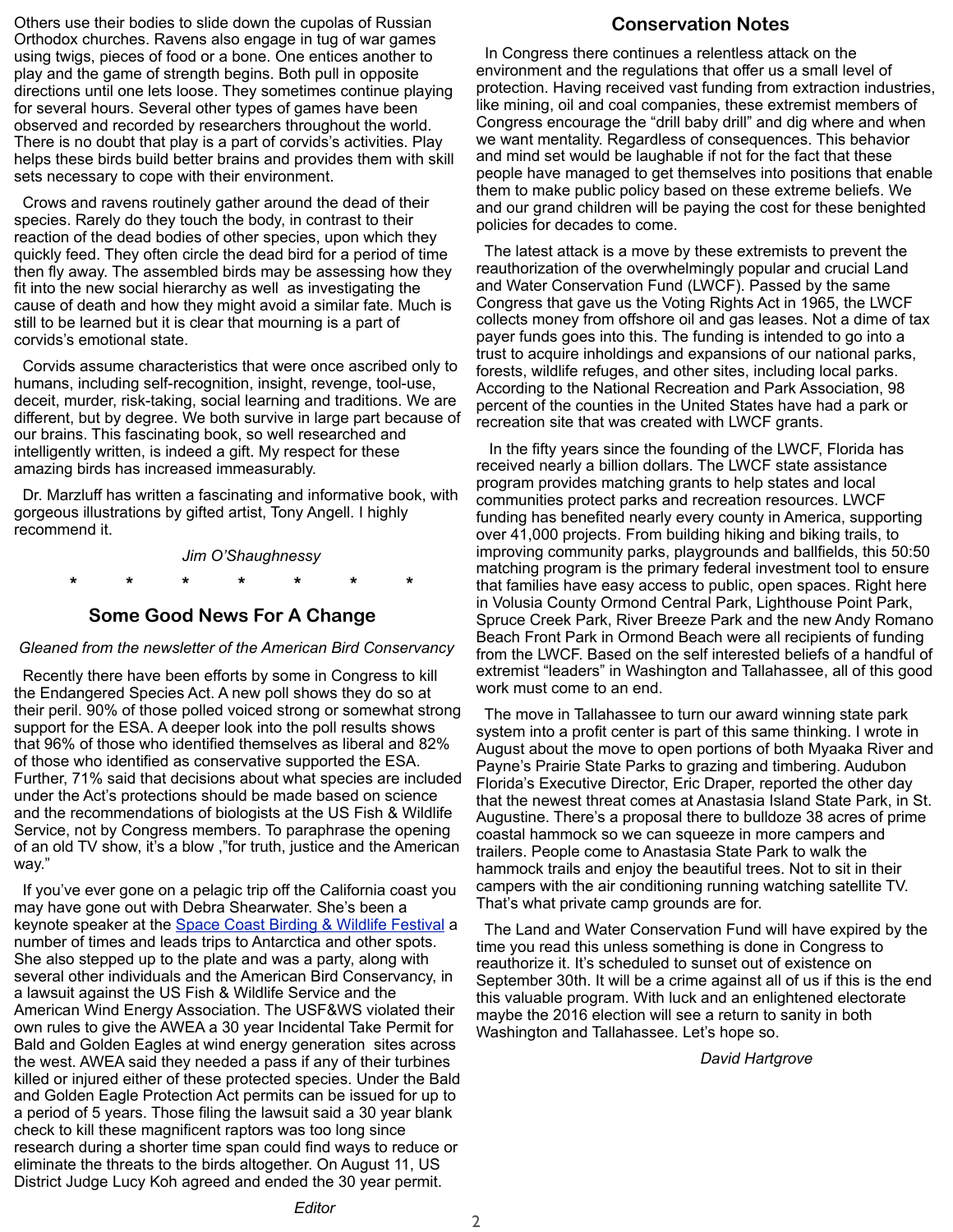*Once again it's time for an article from our own, Ray Scory, in his continuing series,* **Everyday Birding.**

 *I once read that when Roger Tory Peterson, famed ornithologist, was asked - why feed birds in the Summer time, isn't there enough food available to them anyway? His reply was, "because I just like having them around." This article is an introduction to my show, "My FL Birds + 3", to be presented at the Halifax River Audubon's monthly meeting October 19, 2015.*

 This show will not take you to far away places to look at interesting and exotic birds. Birds you have never seen before and may never see again. Birds set against or within a landscape never imagined before.

 No, this show will take you to places you frequent often familiar places, places close by your home. You will venture from your home to embark on a journey through your neighborhood or take a short drive to the store or a wild life refuge - close by. Here, also, you may see birds for the first time. But you will see them again, because they live here, or they stay here for a seasonal visit or pass through to migratory grounds. You will see birds that are around. Some of the birds here are quite beautiful, some are dazzling, eye-catching or subtlety picturesque. I find the subtle shades of brown on the female Boat-tailed Grackle as exciting to look at as the eye-popping color scheme of the Painted Bunting. Each and every sighting presents its own unique expression. Expressions and feelings I find exhilarating.

 Some birds perform interesting behavioral activities and it may be the primary clue to their identity. The feeding dance of the Reddish Egret is a behavior to watch- a thing of beauty, frantic yet graceful, or the stop and go habit of a feeding Black-bellied Plover. Put up a bird feeder and watch bird behavior, fascinating stuff.

 Listening to singing birds is a treat. How our spirits rise to the call of gulls riding high on soft ocean breezes, or the eerie call of owls cloaked in nightly secrecy. A mysterious silhouette gliding silently through a darkened sky is what stories are made of. How well we respond and rejoice to the talented Northern Mockingbird as it belts out its repertoire of mimicked songs. How we dream to the songs of birds and the sight of their flight. It's so nice to have them around to see them, to hear them, to watch them.

 I take pleasure in surprises, especially in the birding arena. Many times during my daily routine I will take a time out to check a tree or bush in a parking lot, to stop at a small park active with people, to check out a pond, to look up at the sky, to look out a window. I have walked through, visited, driven by places without paying attention to birds. But, when I do, I find them. Sometimes my discovery surprises me.

 I encourage you to explore the common places around your neighborhood. Check out the ordinary places. You, too, might just be surprised and enjoy having them around.

*Ray Scory*



 **Welcome To Our New Members**

 We extend a warm welcome to our new and returning members: Donald Byerly, Joan Garber, Laura Morganstern and Jeffrey Sebastian. We hope to see you soon at a meeting or one one of our excellent field trips. Welcome aboard!



Standoff between a Brown Thrasher and a Mourning Dove



Snowy Egret in peak breeding plumage. *Photos by Ray Scory*

 **\* \* \* \* \* \* \***

#### **A New Hummingbird Species Nearby?**

 If you have a copy of an older "Peterson Field Guide To The Birds East Of The Rockies", look in the back pages for a plate showing images of "Accidentals From The Tropics." On that page you'll see a hummingbird called the Bahama Woodstar. According to the new, "Florida Bird Species: An Annotated List", by Jon S. Greenlaw, Bill Pranty and Reed Bowman, there are only 3 records of this bird in Florida. None since 1981. Originally listed as 2 distinct species, they were lumped together as Bahama Woodstar in 1945. New research by Dr Christopher James Clark of the University of California, Riverside confirms that instead of being subspecies, these truly are 2 distinct species. The Bahama Woodstar (*Calliphlox evelynae evelynae)* occurs across most of the Bahamas and the Turks and Caicos Islands. The new species, the Inaguan Lyretail (*Calliphlox evelynae lyrura)* occurs only on the Bahamian islands of Great and Little Inagua. Both species use their tail feathers to create unique sounds when displaying in courtship and territorial defense. Here's a [link](http://phys.org/news/2015-02-species-hummingbird.html) to more information on this possible new check mark for your life list.

*David Hartgrove*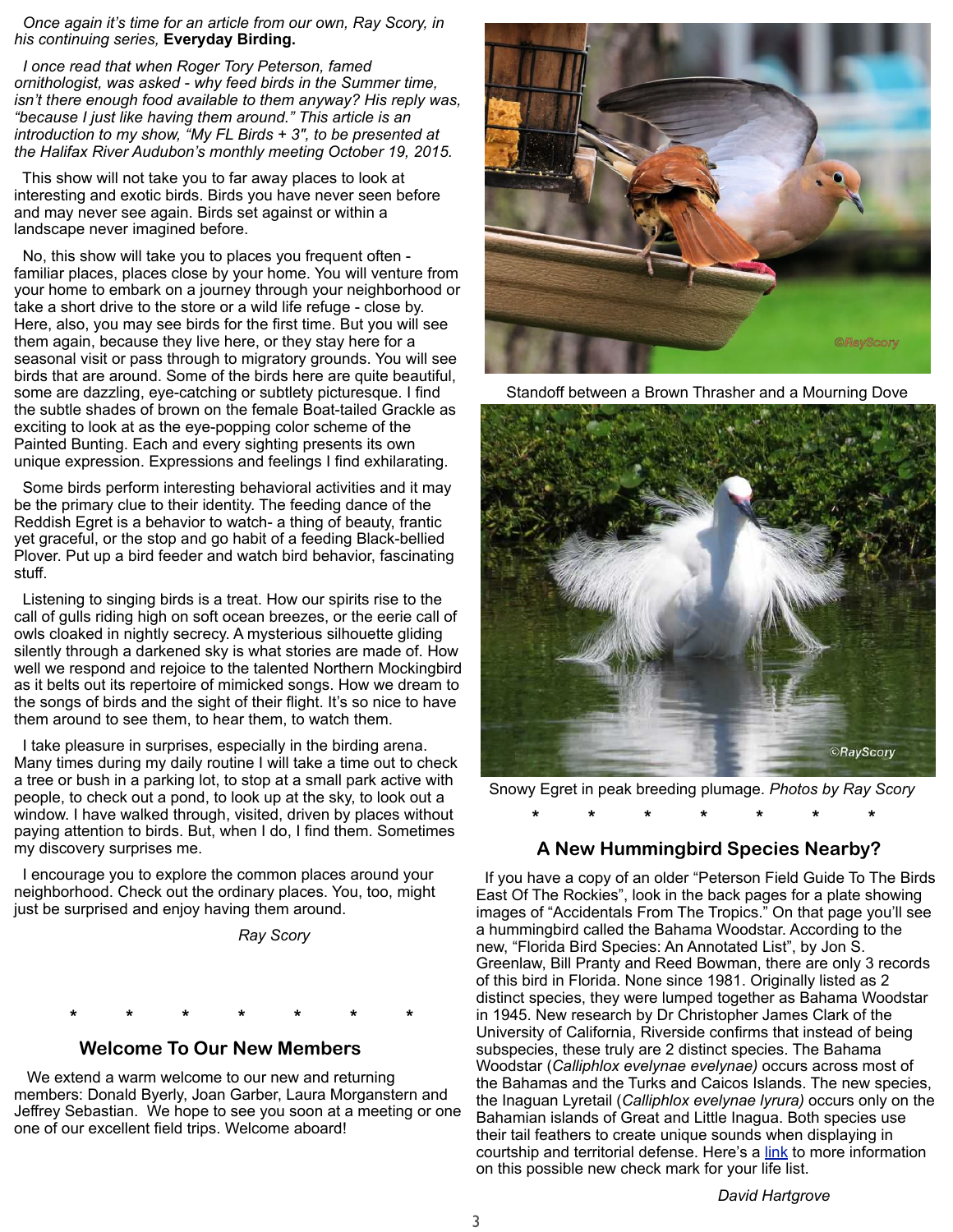# **Birding Workshop** Halifax River Audubon



(Birdwatching Workshop)









**Birding** is a fast-growing, enjoyable hobby and central Florida is the ideal place to learn its techniques. Join experts from **Halifax River Audubon** and experience the wonders of fall migration while developing your skills. No experience is necessary. The workshop includes four classroom sessions and three outdoor workshops.

> Indoor workshops will be held on Thursday evenings from 6:30 to 8:30 p.m. Place: Prince of Peace Church Hall, 600 S. Nova Rd., Ormond Beach October 22, 2015 October 29, 2015 November 5, 2015 November 12, 2015

Field workshops will be held on Saturday mornings: October 24 – 8:00 a.m. at Tomoka State Park\* October 31 – 8:00 a.m. at Ponce Inlet\* November 7 – 8:00 a.m. at Merritt Island NWR\* \*Field workshop details will be covered in class and may be subject to change.

Bring your binoculars to all classes and field workshops.

Donation: \$25.00 check, payable to Halifax River Audubon. Mail to: Halifax River Audubon c/o Joan Tague 22 Creek Bluff Way, Ormond Beach, FL 32174

> Contact instructors @ 386-253-1166 Joan Tague at babyowl@mac.com Chuck Tague at kingrail@mac.com

Class size is limited, so sign up early. Children are encouraged. Minors and a parent/guardian pay only one \$25 donation. Check with instructors to determine if your child's age is appropriate.

| Street:<br><u> 1989 - Jan James James, martin de la propincia de la propincia de la propincia de la propincia de la propinci</u> |        |                                                                                                                                                                                                                                |                                                                                                                                                                                                                                |
|----------------------------------------------------------------------------------------------------------------------------------|--------|--------------------------------------------------------------------------------------------------------------------------------------------------------------------------------------------------------------------------------|--------------------------------------------------------------------------------------------------------------------------------------------------------------------------------------------------------------------------------|
|                                                                                                                                  |        | State: The State of the State of the State of the State of the State of the State of the State of the State of the State of the State of the State of the State of the State of the State of the State of the State of the Sta | Zip: the contract of the contract of the contract of the contract of the contract of the contract of the contract of the contract of the contract of the contract of the contract of the contract of the contract of the contr |
| Phone:                                                                                                                           | Email: | the control of the control of the control of the control of the control of the control of                                                                                                                                      |                                                                                                                                                                                                                                |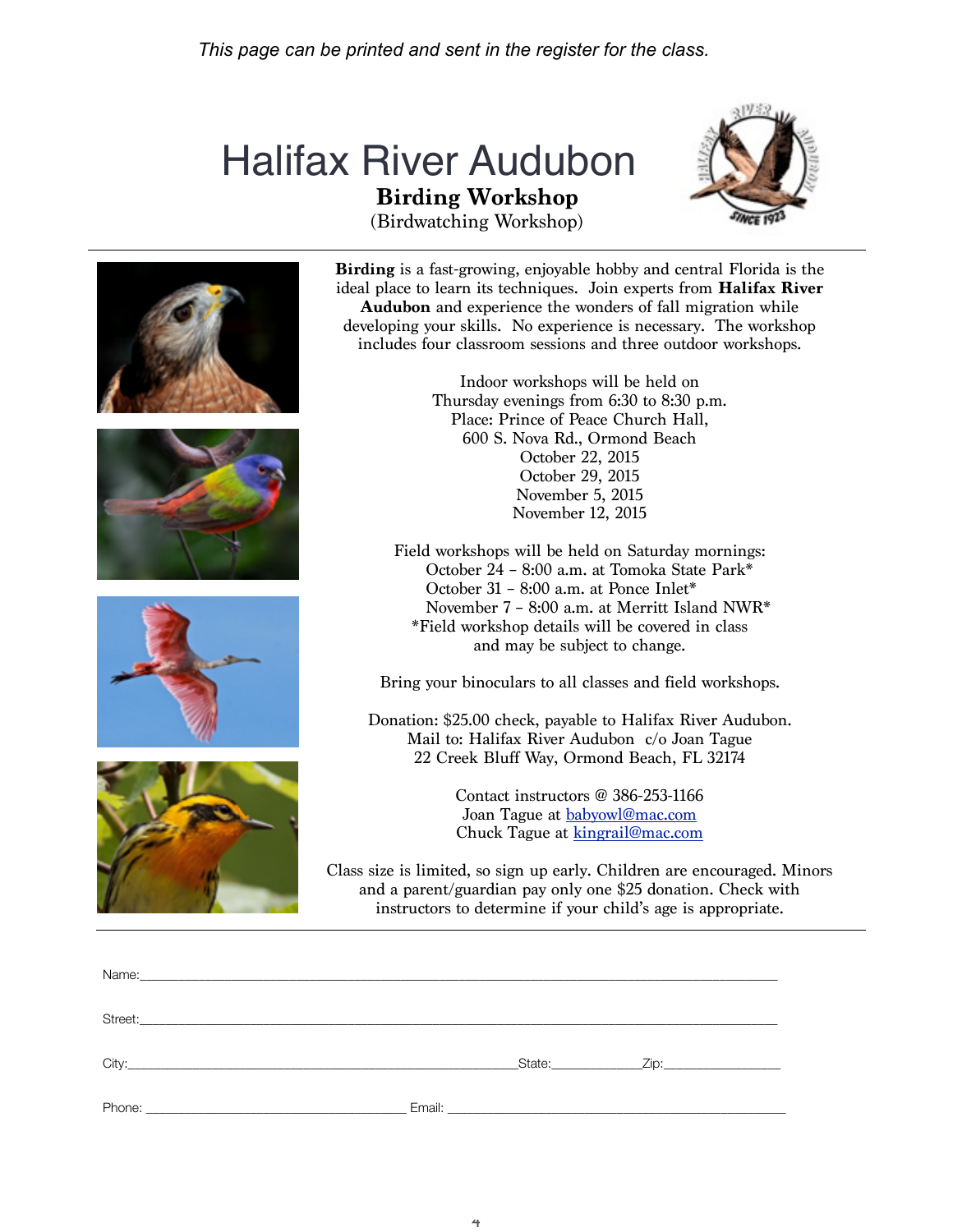#### Last month we ran the new field trip schedule. Here's an updated version. You can print this individual *page for easy reference. Remember too to check the website for the latest information.*

#### HALIFAX RIVER AUDUBON FIELD TRIP SCHEDULE 2015-2016 David Hartgrove - 386-788-2630 (h); 386-235-1249 (c) Peggy Yokubonus: 386-673-7619 (h); 386-316-4085 (c)

| <b>Date</b>            | <b>Time</b> | <b>Meet At</b> | <b>Trip</b>                                         | Level          | Lunch | Leader               | Tel $#$      |
|------------------------|-------------|----------------|-----------------------------------------------------|----------------|-------|----------------------|--------------|
| Wed, Sep 23            | 8:00 AM     | <b>WO</b>      | A1A Run - North                                     | 2              | Y     | David Hartgrove      | 386-235-1249 |
| Fri, Oct 2             | 8:00 AM     | <b>BP</b>      | <b>Buschman Park - Warblers</b>                     | $\overline{2}$ | N     | <b>Becky Tate</b>    | 386-451-2436 |
| Sun, Oct 11            | 3:00 PM     | <b>Bridge</b>  | <b>Dunlawton Bridge</b>                             | 1              | N     | <b>Ray Scory</b>     | 386-763-4260 |
| Wed, Oct 21            | 7:30 AM     | <b>KRY</b>     | Audubon Park, Deltona                               | $\overline{2}$ | Y     | Paula Wehr           | 386-299-6651 |
| Fri, Nov 13            | 7:30 AM     | <b>CHK</b>     | Ocala Forest & Rodman Dam                           | 3              | Y     | John Roessler        | 386-212-6957 |
| Fri, Nov 20            | 7:30 AM     | <b>KRY</b>     | Apopka Wildlife Drive<br>1                          |                | Y     | Paula Wehr           | 386-299-6651 |
| Wed, Dec 9             | 3:00 PM     | <b>FR</b>      | <b>Gull Watch</b>                                   | 2              | N     | David Hartgrove      | 386-235-1249 |
| Sun. Dec 13            | 3:00 PM     | <b>Bridge</b>  | <b>Dunlawton Bridge</b>                             | 1              | N     | <b>Ray Scory</b>     | 386-763-4260 |
| Wed, Dec 16            | 7:30 AM     | <b>TAR</b>     | <b>Black Point Drive, Merritt Island</b>            | 1              | Y     | Paula Wehr           | 386-299-6651 |
| Fri, Jan 8             | 7:30 AM     | <b>TAR</b>     | Merritt Island NWR                                  | 1              | Y     | Peggy Yokubonus      | 386-316-4085 |
| Sat, Jan 9             | 7:30 AM     | <b>TAR</b>     | Merritt Island NWR                                  | 1              | Y     | David Hartgrove      | 386-235-1249 |
| Fri-Sat, Jan 15-<br>16 | <b>TBA</b>  |                | Circle B Bar/Lake Hancock #                         |                |       | <b>Betty Butcher</b> | 863-224-4922 |
| Fri, Jan 29            | 7:30 AM     | <b>TAR</b>     | <b>Viera Wetlands</b>                               | $\blacksquare$ | Y     | <b>John Roessler</b> | 386-212-6957 |
| Wed, Feb 3             | 4:00 PM     | <b>FR</b>      | <b>Gull Watch</b>                                   | 2              | N     | David Hartgrove      | 386-235-1249 |
| Fri, Feb 5             | 7:30 AM     | <b>TAR</b>     | Orlando Wetlands                                    | 3              | Y     | <b>Bob North</b>     | 352-302-3510 |
| Wed, Feb 17            | 7:30 AM     | <b>TAR</b>     | <b>Merritt Island NWR</b>                           | 1              | Y     | Peggy Yokubonus      | 386-316-4085 |
| Fri, Feb 26            | 7:30 AM     | <b>KRY</b>     | Apopka Wildlife Drive                               | 1              | Y     | Peggy Yokubonus      | 386-316-4085 |
| Fri, Mar 4             | 8:00 AM     | <b>WO</b>      | A1A Run - North                                     | $\overline{2}$ | Y     | Paula Wehr           | 386-299-6651 |
| Fri, Mar 18            | 7:30 AM     | <b>CHK</b>     | Ocala Forest & Rodman Dam                           | 3              | Y     | John Roessler        | 386-212-6957 |
| Wed, Apr 6             | 8:00 AM     | <b>KRY</b>     | <b>Tiger Bay State Forest</b>                       | $\overline{2}$ | Y     | <b>Ray Scory</b>     | 386-763-4260 |
| Wed-Fri, Apr 13-<br>15 | <b>TBD</b>  |                | Overnight trip to Fort DeSoto,<br>Pinellas County # | $\overline{2}$ |       | David Hartgrove      | 386-235-1249 |
| Fri, May 13            | 7:30 AM     | <b>KRY</b>     | Dora Canal Boat Trip, Leesburg #                    | $\mathbf{1}$   | Y     | David Hartgrove      | 386-235-1249 |

Indicates change from original published dates

**IMPORTANT: Call leader or check website, www.halifaxriveras.org, before trip to confirm details.**

#### **Meeting Places**

- BP Buschman Park 4575 Spruce Creek Rd, Port Orange
- Bridge Port Orange Causeway Park under Dunlawton Bridge 2 Walking ~ 1 mile flat terrain

CHK - Ormond Town Square - Granada & Williamson Blvds behind Chick-fil-A

FR - Frank Rendon Park - 2705 S Atlantic Ave, Daytona Beach Shores

KRY - Int'l Square - East of I-95 on Int'l Speedway Blvd behind Krystal

TAR - Target East of I-95 on Dunlawton Ave behind Panera's

WO - Washington Oaks State Park, 6400 N Oceanshore Blvd, Palm Coast - park fee or pass

#### **Trip Rating**

1 - Easy or little walking

3 - Walking 1+ mile and/or uneven terrain

Remember equipment: Hat, sunscreen, bug spray, sturdy walking shoes, drinking water and snacks as needed

# *trip requires reservations* . Circle B Bar & Fort DeSoto are out of town, overnight trips that involve staying in a motel with a block of reserved rooms.

For Fort DeSoto trip we will stay in a La Quinta Inn in St. Petersburg located 30 minutes from the park. We'll drive over on Wed., 4/13, and rendezvous at the big flag in the park at 2:00 p.m. Those wishing to can bird the park until 5:00 p.m. Then we will drive to the motel and check in. Dinner is on your own that night. Thursday, 4/14, we'll leave the motel at 8:00 a.m. and drive to the park. We'll try to have box lunches delivered to the park. Dinner on Thursday night is at Billy's Stone Crab Restaurant in Tierra Verde. We'll return to the motel by 8:00 p.m. On Friday morning, April 15, we'll leave for home at 8:30 a.m. Those wishing to can stop at the Circle B Bar in Lakeland on the way home.

The Circle B Bar trip is still in the planning stage. Details regarding time, meeting location, etc. will follow.

The Dora Canal trip will be on a pontoon boat. Arrangements will be made later. The trip lasts 2 hours and costs \$27 per person. This is one of the most reliable spots in Florida for Prothonotary Warbler as well as a number of other good birds. We can have lunch at the launch site or at a nearby park.

Revised"9/6/2015